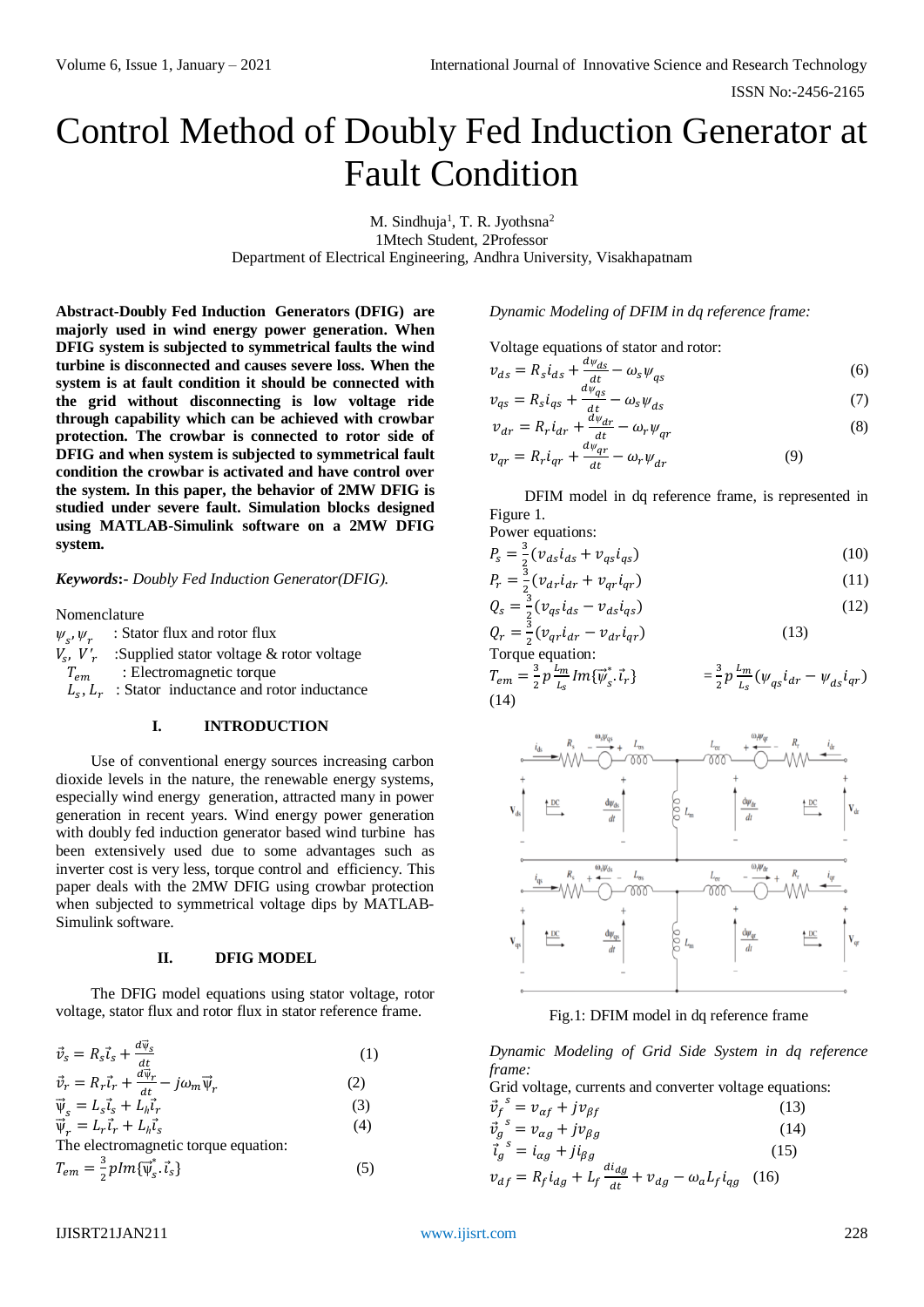

Fig 2 : Grid side system in dq reference frame

# **III. DFIG CONTROL**

In figure 3, the entire system of DFIG construction is shown. In figure 4 RSC control. In figure 5 GSC control are shown.







Fig 4: Rotor side converter control.



Fig 5: Grid side converter control.

### *Crowbar protection:*

Crowbar protection is used at the rotor side of doubly fed Induction Generator. When the system is subjected to symmetrical voltage dips the crowbar protection is activated and when voltage is recovered the crowbar protection is deactivated.

| Table I: System Data          |                       |
|-------------------------------|-----------------------|
| Parameter                     | Value                 |
| $n_{\rm s}$                   | 1500 rev/min          |
| $P_{S}$                       | 2 MW                  |
| $V_{S}$                       | 690 Vrms              |
| $I_{\rm s}$                   | 1760 Arms             |
| $T_{em}$                      | 12.7 kNm              |
| Connection of stator          | Star                  |
|                               | 2                     |
| $V_r$                         | 2070 Vrms             |
| Connection of rotor           | <b>Star</b>           |
| u                             | 0.34                  |
| $R_{\rm s}$                   | $2.6 \text{ m}\Omega$ |
| $L_{\sigma s}$                | 87 μH                 |
|                               | 2.5mH                 |
| $\frac{\overline{L}_m}{R'_r}$ | $26.1 \text{m}\Omega$ |
| $L'_{\sigma r}$               | $783\mu H$            |
| $R_r$                         | $2.9m\Omega$          |
| $L_{\sigma r}$                | $87\mu H$             |

#### **IV. SIMULATION RESULTS**

Simulation performed for 2MW DFIG system. The simulated disturbance is a three-phase 90% symmetrical voltage dip occurs at the 3seconds for a duration of 200 milliseconds. At the time of dip, the crowbar is activated by disconnecting rotor side converter control as high currents flow through rotor which can damage the converter. At 3seconds, high rotor currents and high torques appears in the system at same time crowbar protection is activated. After 3.2 seconds, the crowbar is disconnected as the flux has decayed and at the 3.2 seconds the rotor side converter is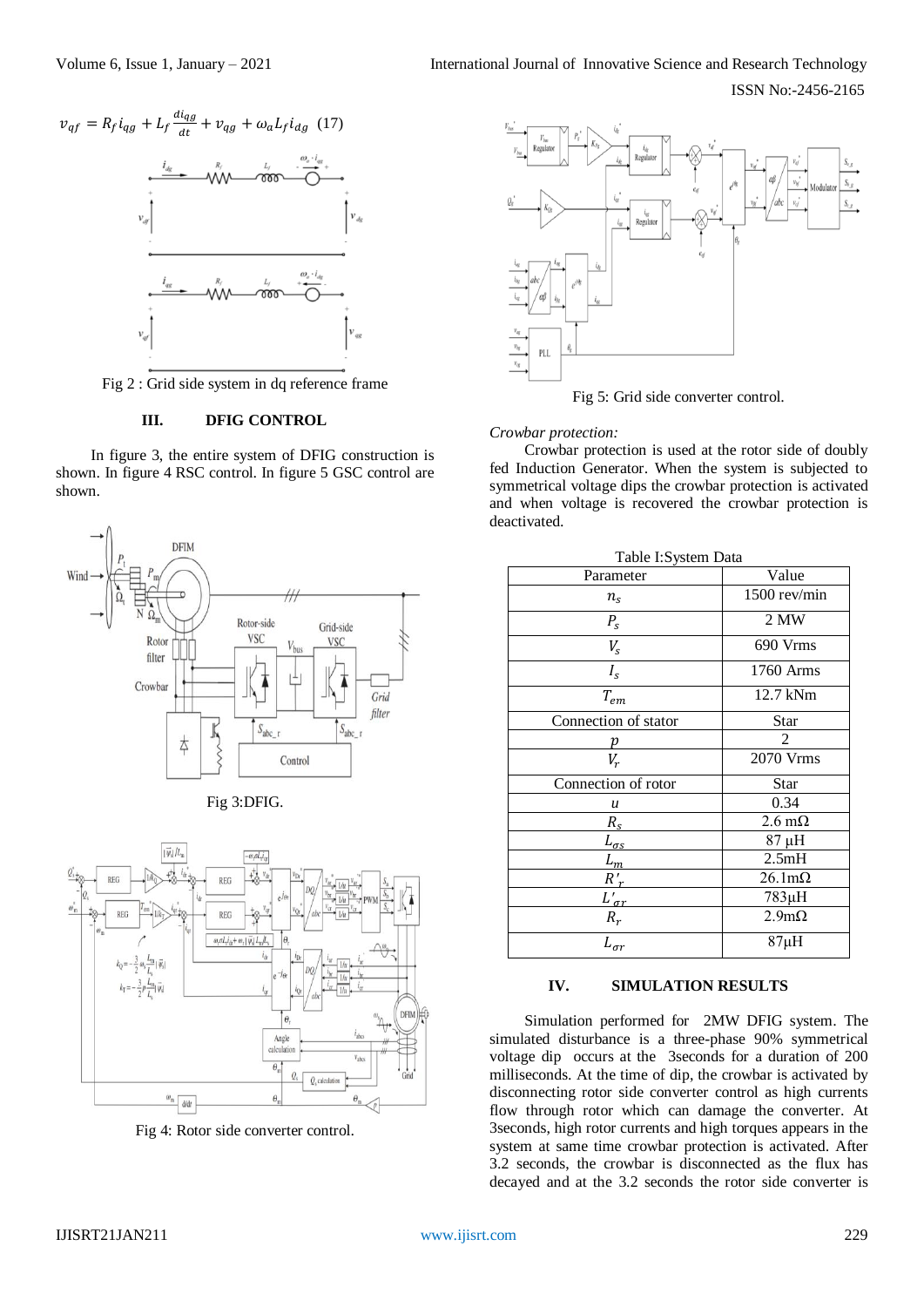activated, from 3.2 to 3.5 seconds the voltage of the grid is recovered progressively. During the grid voltage recovery as demanded by grid codes the reactive power compensation is provided for safe and secure operation of the system and injects d rotor current in RSC and q grid current in GSC. After 3.5 seconds the system is recovered, fault is cleared and attains normal operation.